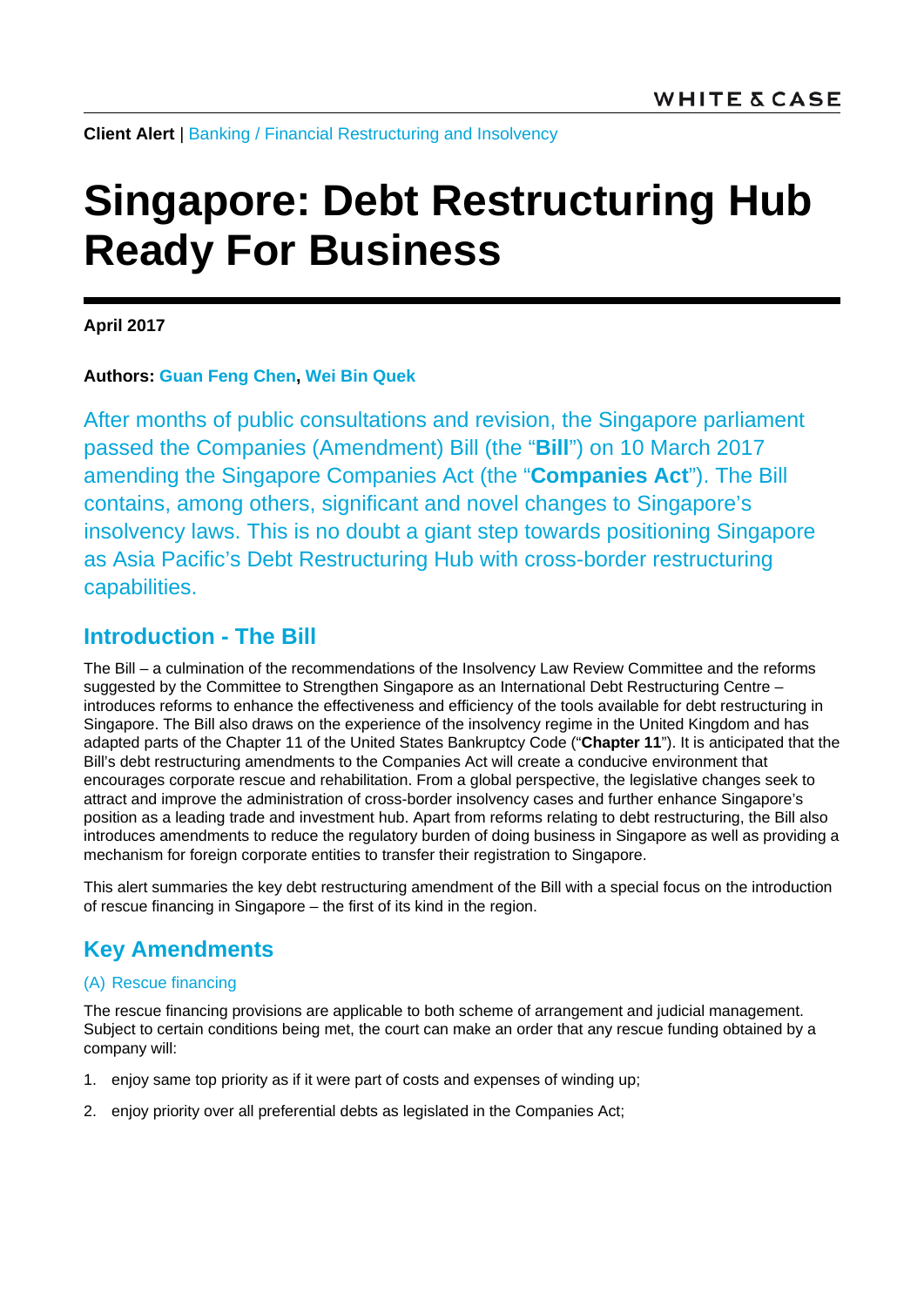- 3. be secured by either a security interest on property<sup>[1](#page-1-0)</sup> of the company that is not subject to any security interest or a subordinate security interest on property of the company subject to existing security interest; or
- 4. be secured by a security interest on property of the company subject to existing security interest that enjoys the same or higher priority than the existing security interest.

#### (B) Scheme of arrangement

The Bill makes organic developments to the current legislative framework for schemes of arrangement enhancing its capabilities as a debt restructuring device. Key changes include:

1. Moratorium

A company may apply for a moratorium where it has proposed a compromise or arrangement with its creditors and either (i) it has made or undertook to make an application as soon as practicable for a court order to summon a meeting of its creditors in relation to a compromise or arrangement; or (ii) it has made or undertook to make an application as soon as practicable for court approval of a compromise or arrangement without a creditors' meeting (see section on "Pre-packs" below).

An automatic world-wide moratorium (of no more than 30 days) will arise once the company has made the application. However, to prevent abuse, an automatic moratorium cannot arise more than once for a company in any given 12 month period. Furthermore, the company, a creditor or a receiver of the company can make an application to court to vary or discharge a moratorium or to terminate an automatic moratorium. A moratorium can also be extended to cover certain 'related companies<sup>[2](#page-1-1)</sup>' if certain conditions are fulfilled.

2. Cram down

Provided certain conditions are met, the court is empowered to 'cram down' a dissenting class of creditors who oppose a compromise or arrangement. This means the compromise or arrangement will become binding on all creditors despite such opposition.

3. Pre-packs

The court is given the power to approve the proposed compromise or arrangement which has been prenegotiated and put forward by the company without a meeting of creditors being ordered. As the same time, the Bill also introduces safeguards to protect the interests of creditors who will be bound by the proposed compromise or arrangement.

4. Creditors protection

Creditors will have access to more information which will allow them to assess the feasibility of the proposed compromise or arrangement and also the ability to apply to the court to vary or terminate the moratorium. Further, creditors can apply to the court to restrain the company from dissipating its assets.

#### (C) Judicial management

Key amendments to the judicial management regime include:

- 1. Lowering the threshold of 'the likelihood of insolvency' which is required before a court can make a judicial management order, thereby making it easier for a company seeking to obtain such an order.
- 2. Giving the court power in certain circumstances to make a judicial management order, despite opposition from a person who has appointed or who is entitled to appoint a receiver or manager.

#### (D) Liquidation

The Bill generally abolishes the "ring-fencing" of a foreign company's assets that are located in Singapore on the winding-up of that company. If the company is a "relevant company<sup>[3](#page-1-2)</sup>", the company's liquidator must first settle any debts incurred in Singapore, before paying the proceeds back to company's place of incorporation.

<span id="page-1-0"></span><sup>1</sup> property" is defined very broadly to capture all assets (tangible or intangible) the company has.<br> $\frac{2}{3}$  related company" includes a subsidiary halding company as a ultimate halding company.

<span id="page-1-1"></span><sup>2</sup> related company" includes a subsidiary, holding company or an ultimate holding company.

<span id="page-1-2"></span> $3$  "relevant company" is defined to mean a foreign company falling within one of the listed types of companies set out in the Bill.